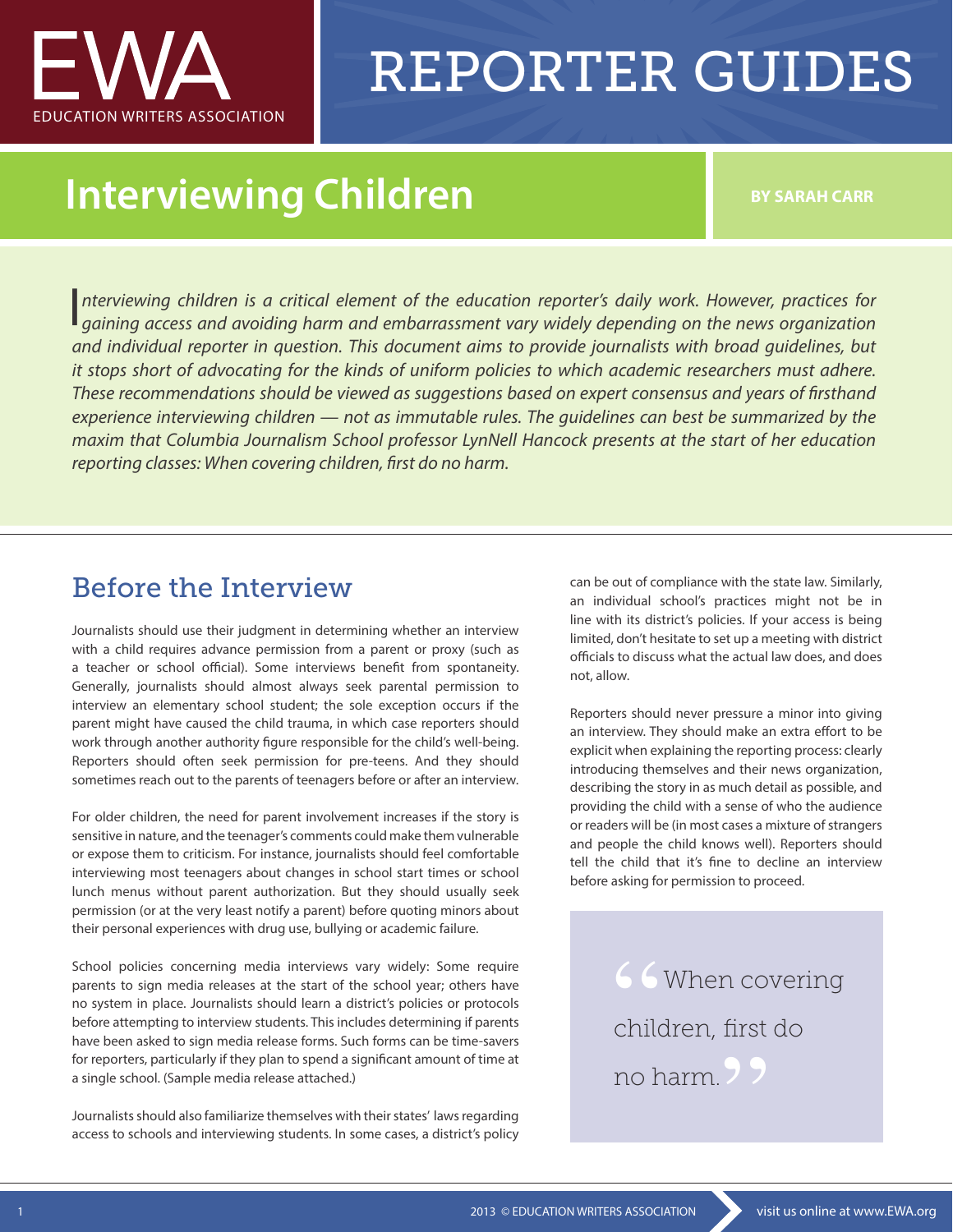#### During the Interview

VA l

Generally, let children above the age of 10 decide where and when an interview should occur (within reason). For younger children, defer to the advice of a parent or teacher. If the students prefer to have another adult or friend present, heed that request. If they prefer to be interviewed alone, find a location that is not too isolated to avoid making them feel uncomfortable or intimidated.

Be sure students understand that they do not have to answer every question. With older children, it might be useful to give a quick lesson in "on- and off-the-record" comments. But with elementary and middle school age children, simply tell them they can skip questions or decide later on that they do not want specific comments included. Allow children of all ages to stop an interview at any time.

#### After the Interview

Before leaving or getting off the phone with a child, journalists should make sure they know how to reach a parent or guardian. They should also give the child their business card or professional contact information and make it clear that the child's family is welcome to reach out with questions or concerns.

Journalists should be more lenient with children than adults when deciding whether to allow them to retract statements or review stories, manuscripts, and videos prior to publication. Most journalists would not allow a public official to alter or delete a controversial quote. But that practice is more acceptable with children, who are less media-savvy and may not immediately realize what's at stake when they agree to speak to the press.

Many journalists have valid reasons to avoid sharing unpublished copies of stories with their sources. While reporters should not feel compelled to show children stories in advance, they should go to extra lengths to ensure children have a complete understanding of how they will be portrayed and what details about them will be included.

Journalists should also be more flexible when deciding whether to include a minor's full name in stories that are sensitive or controversial, leaving open the possibility of including only a first name or shielding a child's identity completely. If both the child and a parent agree to be identified, then it is usually fine for the journalist to proceed with publication.

However, reporters should also weigh independently whether publishing certain details or full names might endanger children or subject them to intense ridicule. In such instances, reporters should at a minimum doublecheck their understanding of the situation with the family, and should strongly consider editing out certain information.

## Tips:

Be aware of age-appropriate language, but don't talk down to a child.

Don't overgeneralize. There's no one right way to interview kids. For instance, some open up more in groups, while others feel more comfortable talking one-on-one.

Don't worry if a parent wants to sit in on an interview. If you are respectful and open, you will usually gain the family's trust.

If you are struggling to get a child talking, start by asking about their hobbies and interests even if they aren't germane to the story.

Specific follow-up questions like, "Give me an example of a time you felt that way..." are often more effective than a simple, "Why?"